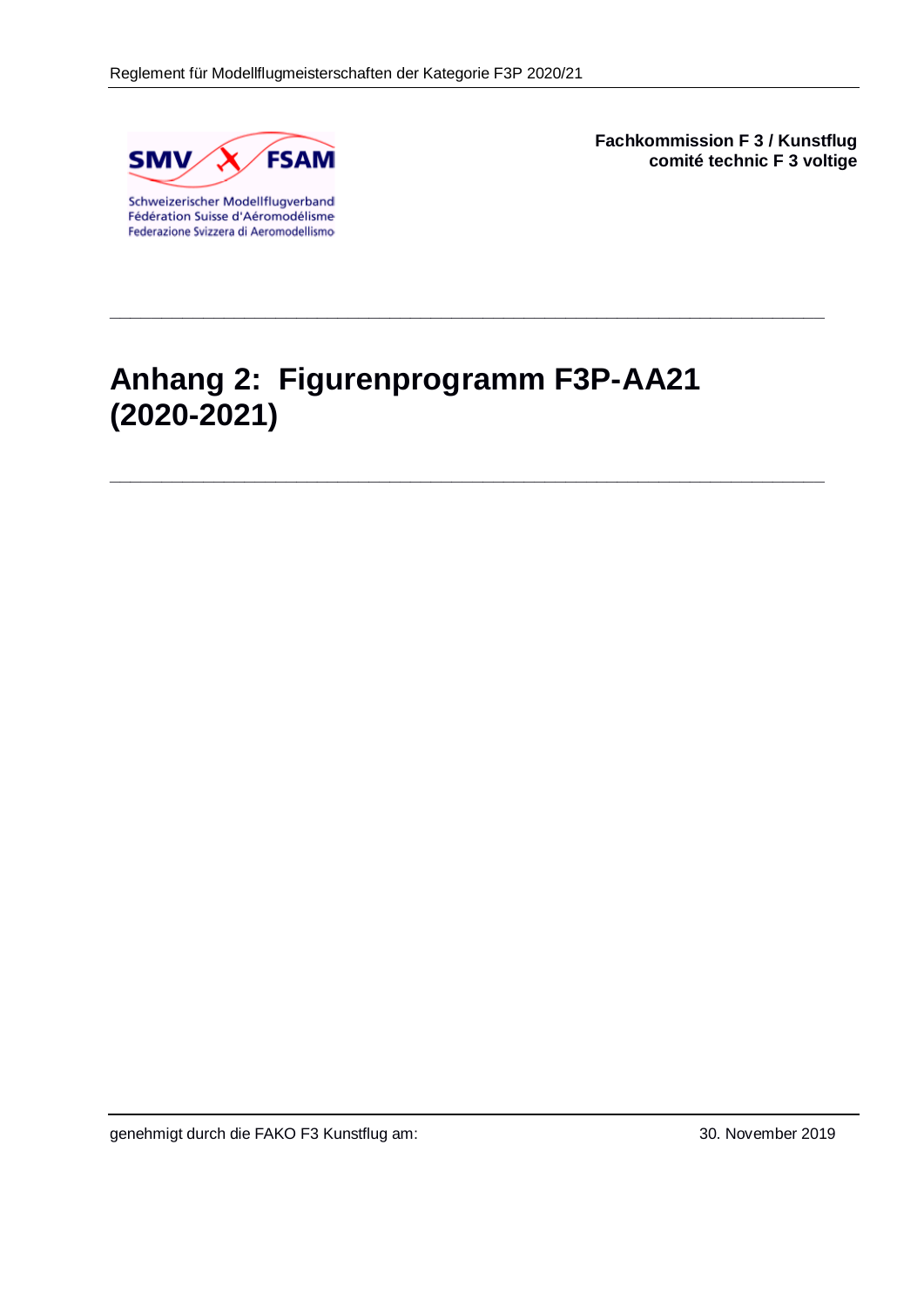## **Figurenprogramm F3P-AA21 (2020-2021)**

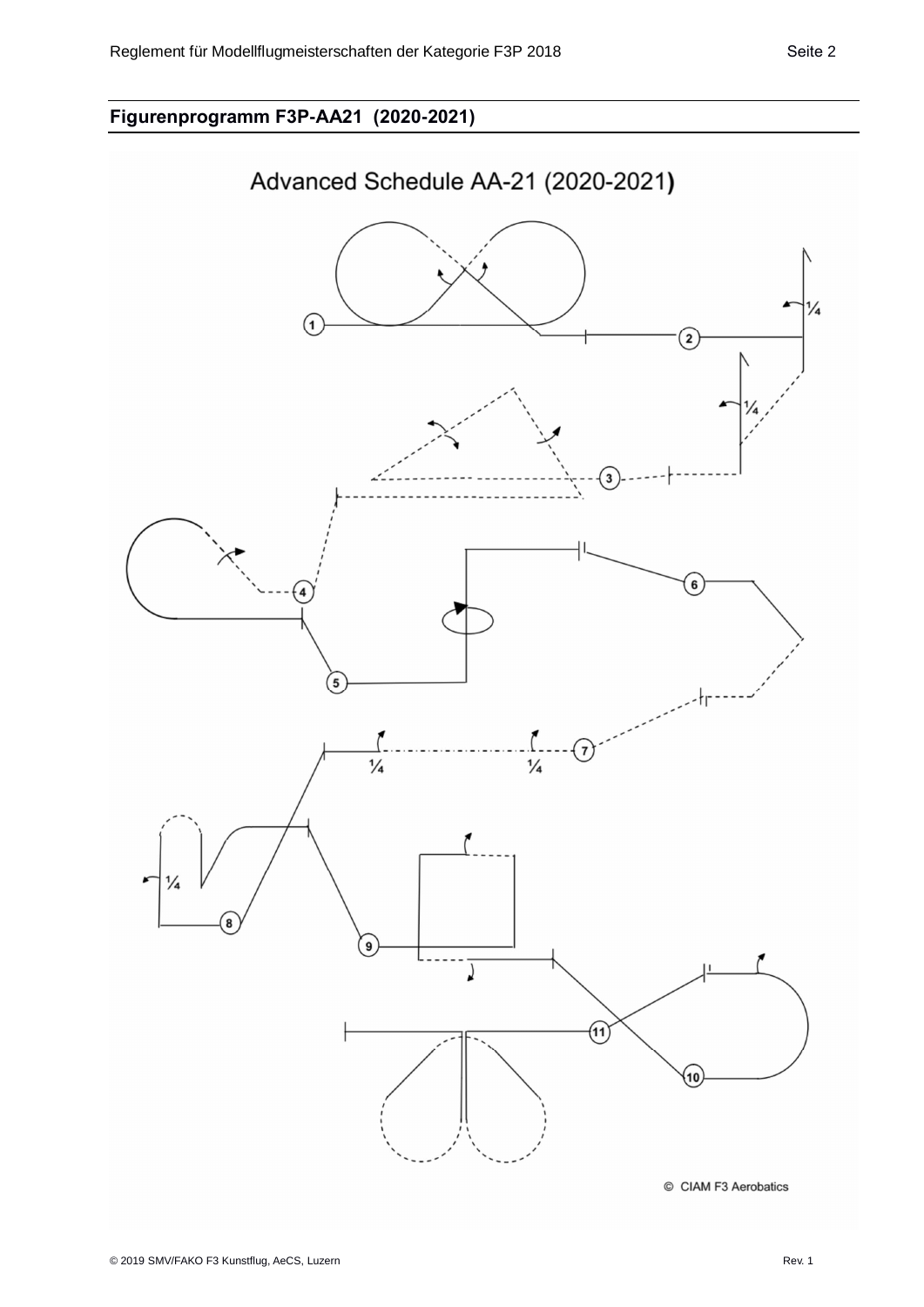### Figurenfolge F3P-AA21 K-Faktor

| Advanced Schedule AA-21 (2020-2021)<br>AA-21.01 | Kuban Acht mitr 1/2 Rolle, 1/2 Rolle                                             | K3             |
|-------------------------------------------------|----------------------------------------------------------------------------------|----------------|
| AA-21.02                                        | Crossbox Stall Turn Kombination mit 1/4 Rollen aufwärts                          | K3             |
| AA-21.03                                        | Horizontaler Dreiecks mit zwei Halbrollen gegengleich, Rolle                     | K4             |
| AA-21.04                                        | Halbe Umgekehrte Kuban Acht mit ganzer Rolle abwärts                             | K3             |
| AA-21.05                                        | 1 Torque Rolle                                                                   | K5             |
| AA-21.06                                        | Halber Quadratlooping auf der Spitze                                             | K <sub>2</sub> |
| AA-21.07                                        | 1/4 Rolle, Messerflug, 1/4 Rolle                                                 | K3             |
| AA-21.08                                        | Ziehen-Drücken-Ziehen Humptybump mit 1/4 Rolle aufwärts<br>Querabflug, 1/4 Kreis | K3             |
| AA-21.09                                        | Quadratlooping mit 1/2 Rollen oben und unten                                     | K <sub>5</sub> |
| AA-21.10                                        | Immelmann                                                                        | K3             |
| AA-21.11                                        | Doppelschlüssel von Oben                                                         | K4             |